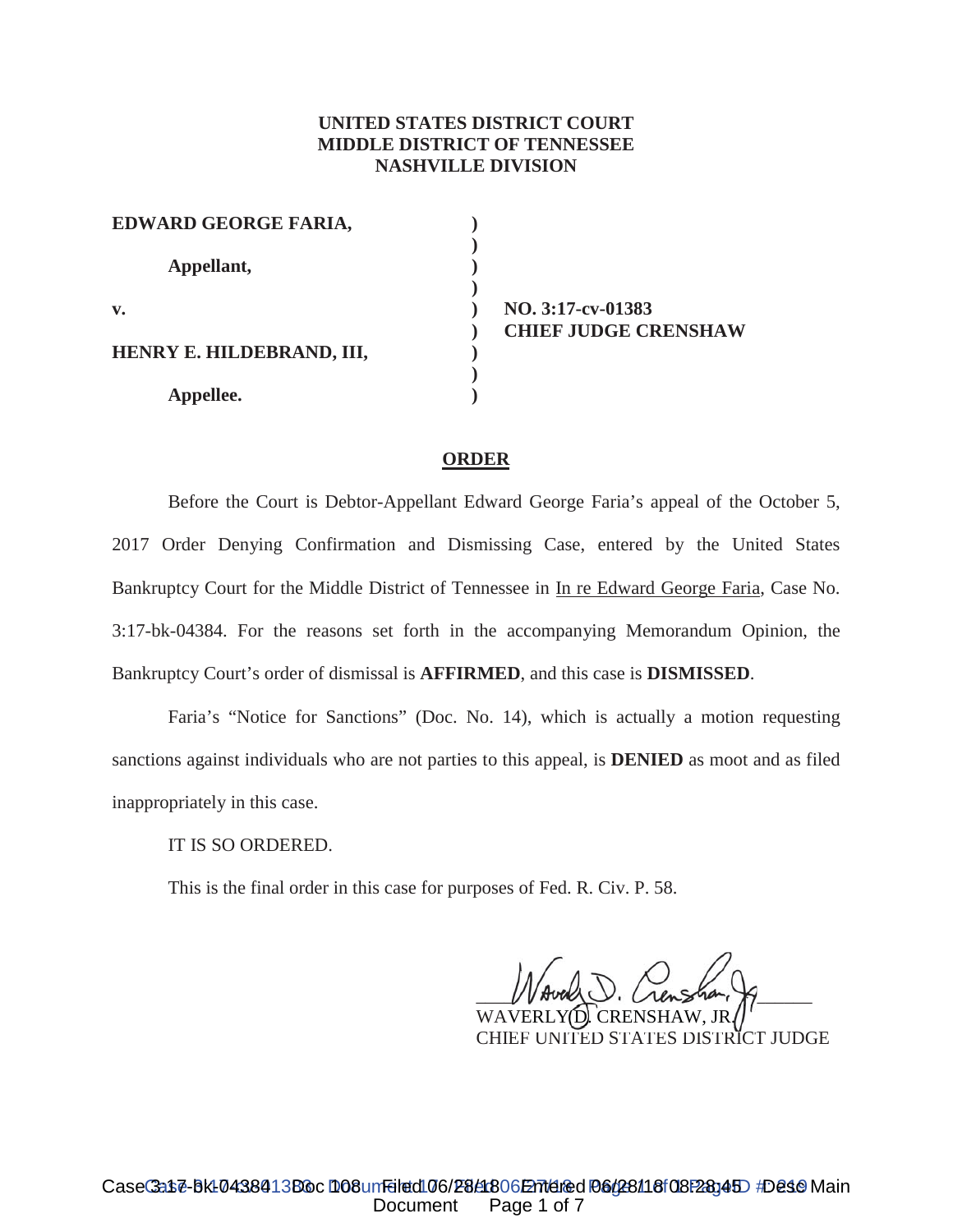# **UNITED STATES DISTRICT COURT MIDDLE DISTRICT OF TENNESSEE NASHVILLE DIVISION**

| EDWARD GEORGE FARIA,      |  |
|---------------------------|--|
| Appellant,                |  |
| $\mathbf{v}$ .            |  |
| HENRY E. HILDEBRAND, III, |  |
| Appellee.                 |  |

**NO. 3:17-cv-01383 CHIEF JUDGE CRENSHAW**

### **MEMORANDUM OPINION**

Debtor-Appellant Edward George Faria, proceeding *pro se*, appeals the October 5, 2017 Order Denying Confirmation and Dismissing Case, entered by the United States Bankruptcy Court for the Middle District of Tennessee (the "Bankruptcy Court") in the Chapter 13 case, In re Edward George Faria, Case No. 3:17-bk-04384. The appeal has been fully briefed by both parties. For the reasons set forth below, the order of dismissal will be affirmed and this case dismissed.

#### **I. Background and Procedural History**

Appellant filed a voluntary petition under Chapter 13. (Bankr. No.  $1<sup>1</sup>$ ) On Schedule A/B, Appellant listed an ownership interest in real property located at 5145 West Oak Highland Drive, Antioch, TN 37013 (the "Property"). (Bankr. No. 9 at 3.) Appellant valued the Property at \$264,000. (Id.) He also disclosed that he has a potential lawsuit against Rubin Lublin TN, PLLC valued at \$278,514.51 for violation of the Fair Debt Collection Practices Act ("FDCPA"). (Id. at

<sup>&</sup>lt;sup>1</sup> Documents filed in Case No. 3:17-bk-04384 will be referred to herein by their docket number in that case, denoted as "Bankr. Doc. No. \_\_\_..." Documents filed in the case before this court are referred to simply by docket number ("Doc. No. \_\_\_").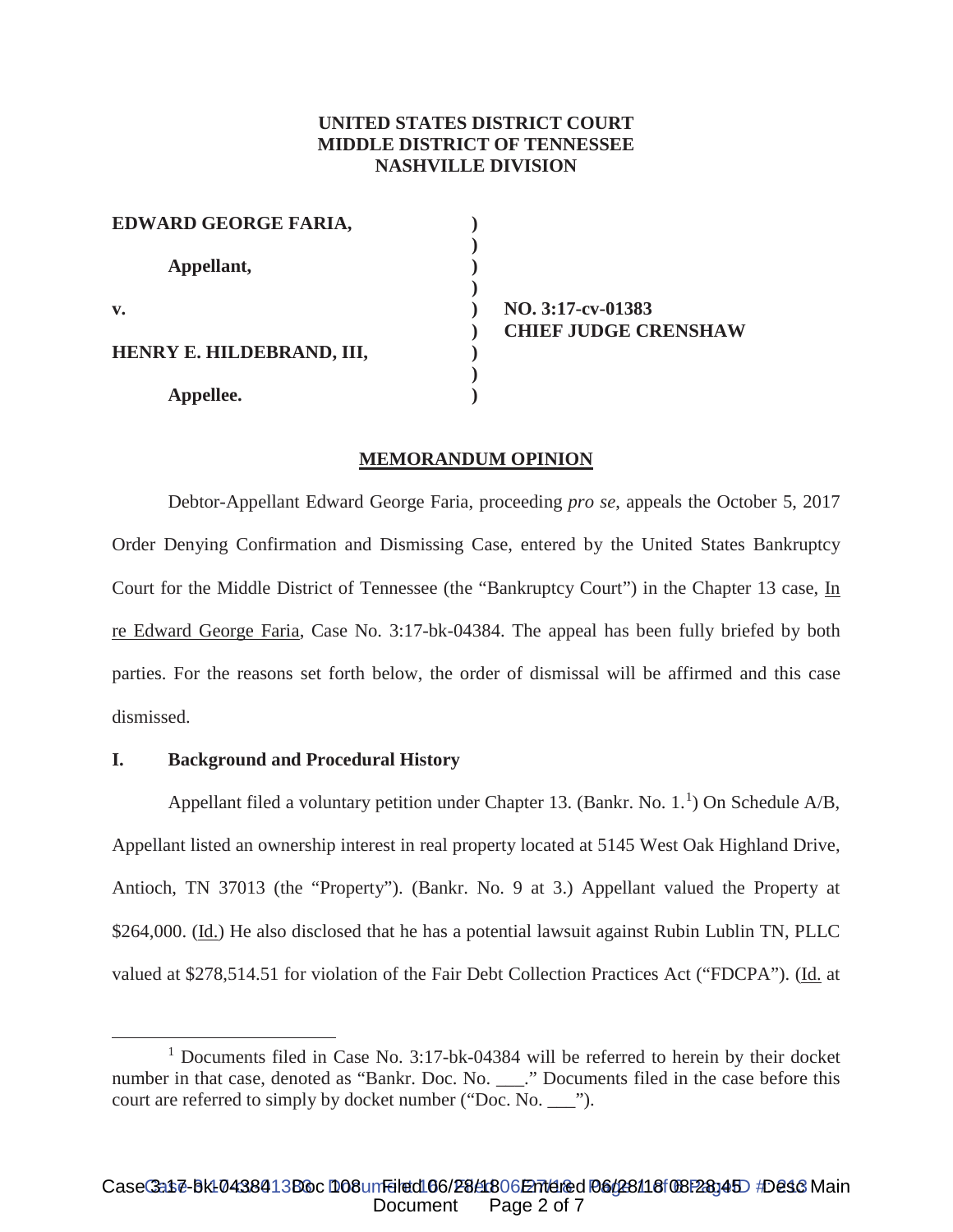10.) Amended Schedule E/F lists Select Portfolio Services, Inc. ("SPS") as having a nonpriority unsecured claim for \$191,755 based on a deed of trust. (Bankr. Doc. No. 36 at 2.) Schedule I reflects that Appellant has gross monthly income of \$384.62 from his employment with Raiser, LLC, and anticipated rental income of \$1,500 per month. (Bankr. Doc. No. 9 at 23–23.) Schedule J reflects that Appellant has monthly expenses totaling \$1,323 for a monthly net income of \$561.62. (Bankr. Doc. No. 9 at 24–26.)

Appellant filed an amended Chapter 13 plan on September 19, 2017, proposing a monthly plan payment of \$1,000 and a 36-month plan term. (Bankr. Doc. No. 48 at 2.)

The amended plan did not provide for any payment to secured creditors. The plan classified SPS separately as a classified nonpriority unsecured creditor and provided for SPS to be paid \$0.00 for its failure to file a proof of claim. (Id. at 7.) SPS objected to confirmation of the plan because it did not provide adequate protection to SPS relative to the Property, in violation of 11 U.S.C. § 362. Specifically, the plan did not list the mortgage serviced by SPS pertaining to the Property and failed to address the arrears owed on the mortgage or determine a disbursement agent for ongoing payments. (Id.) SPS's objection stated that it would file a Proof of Claim listing arrearages of approximately \$104,065.87 as of July 1, 2017 and showing ongoing monthly mortgage payments due in the amount of \$1,331.29. (Bankr. Doc. No. 17 at  $2.$ )<sup>2</sup>

The Chapter 13 Trustee also objected to confirmation of the proposed plan on the basis that it is not feasible and violates 11 U.S.C. § 1325(b). The Trustee requested dismissal of the case in the event the Bankruptcy Court did not confirm the plan. (Bankr. Doc. No. 40.)

A hearing on confirmation of the plan, SPS's objection, and the Trustee's objection and request for dismissal was conducted on September 27, 2017. At the hearing, the Bankruptcy

<sup>&</sup>lt;sup>2</sup> The deadline for filing proofs of claim was November 13, 2017. (Bankr. Doc. No. 6 at 2.) SPS had not filed a proof of claim by the time of the confirmation hearing in September 2017.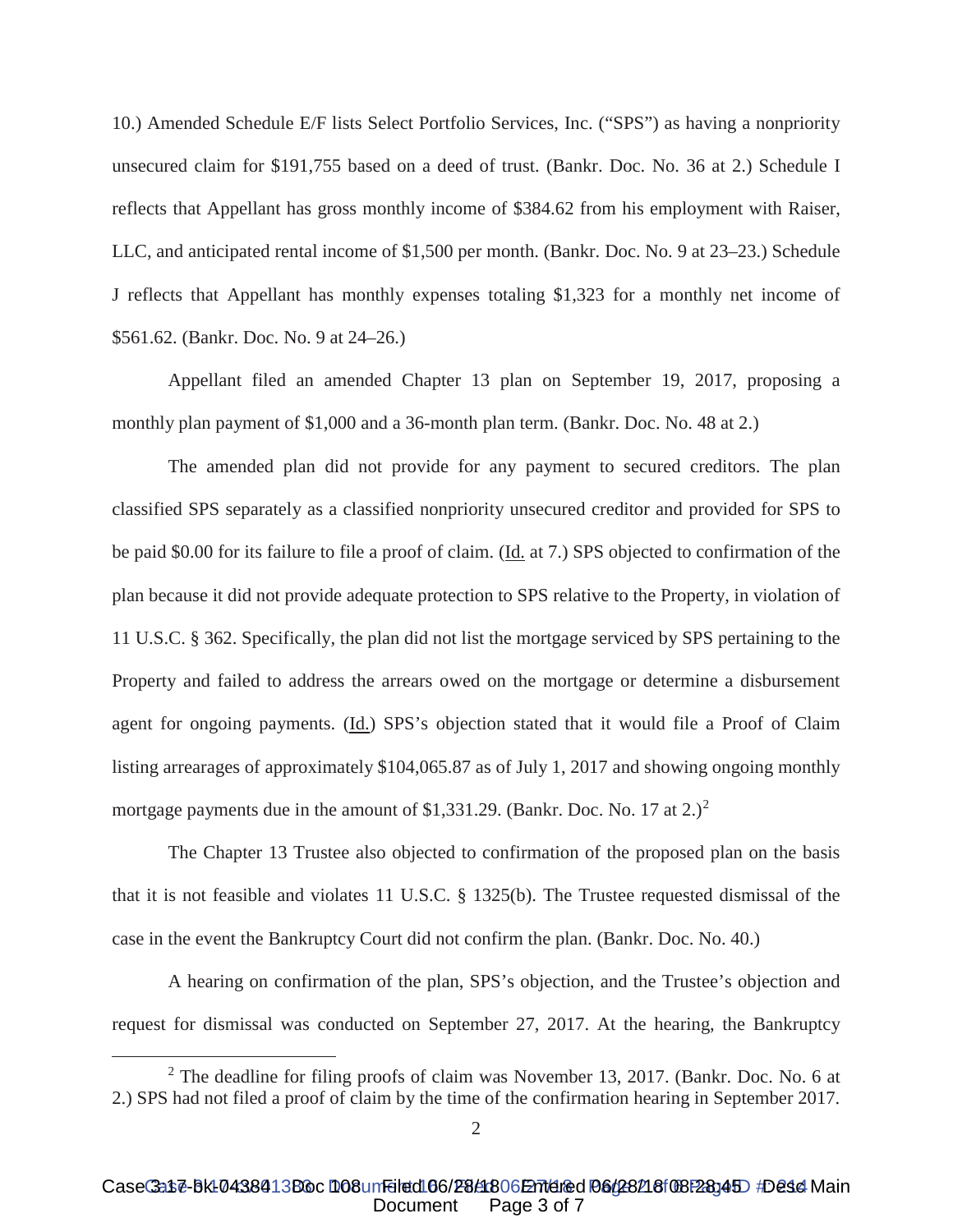Court made findings from the bench including that the Appellant had failed to make any plan payments and that the proposed plan failed to deal with the mortgage arrearage or for ongoing mortgage payments and therefore was not feasible. (Bankr. Doc. No. 101 at 23.) The Bankruptcy Court further found that "in the absence of any proposal being made by the debtor that would indicate that there's some amendment that could be made that would fix this problem on a timely basis," dismissal was appropriate. (Id.) The written order denying confirmation and dismissing the case was entered on October 4, 2017. (Bankr. Doc. No. 57.)

Appellant filed a Motion to Reconsider the order of dismissal on October 13, 2017. (Bankr. Doc. No. 62.) A hearing on the Motion to Reconsider was held November 22, 2017. The Bankruptcy Court denied the motion because Appellant failed to offer "new evidence, argument or circumstance to support reconsideration of the Order" dismissing his case. In addition, it reaffirmed that the proposed plan did not properly address the secured debt on the Appellant's residence and that Appellant was in default of plan payments. (Bankr. Doc. No. 102 at 1–2.) The Bankruptcy Court also concluded that Appellant's "failure to provide for the secured debt on his residence in his plan, despite the instruction from the secured lender, the Trustee, and [the Bankruptcy] Court," failure to maintain plan payments, requests to extend payment obligations without explanation, and refusal to inform the Bankruptcy Court of his last mortgage payments all constituted evidence of Appellant's bad faith. (Id. at 1.)

Appellant filed a Notice of Appeal on October 17, 2017 seeking review of the order of dismissal.

## **II. Standard of Review of Bankruptcy Court Order**

"The district courts of the United States shall have jurisdiction to hear appeals . . . from final judgments, orders, and decrees . . . of bankruptcy judges entered in cases and proceedings

#### Case 3:17-bk-0438413Boc 108 un Filed 06/28/1806 Entered 06/28/18 OBF28345 #Desc Main Case 3:17-cv-01384 Desc M<br>Document Page 4 of 7 Page 4 of 7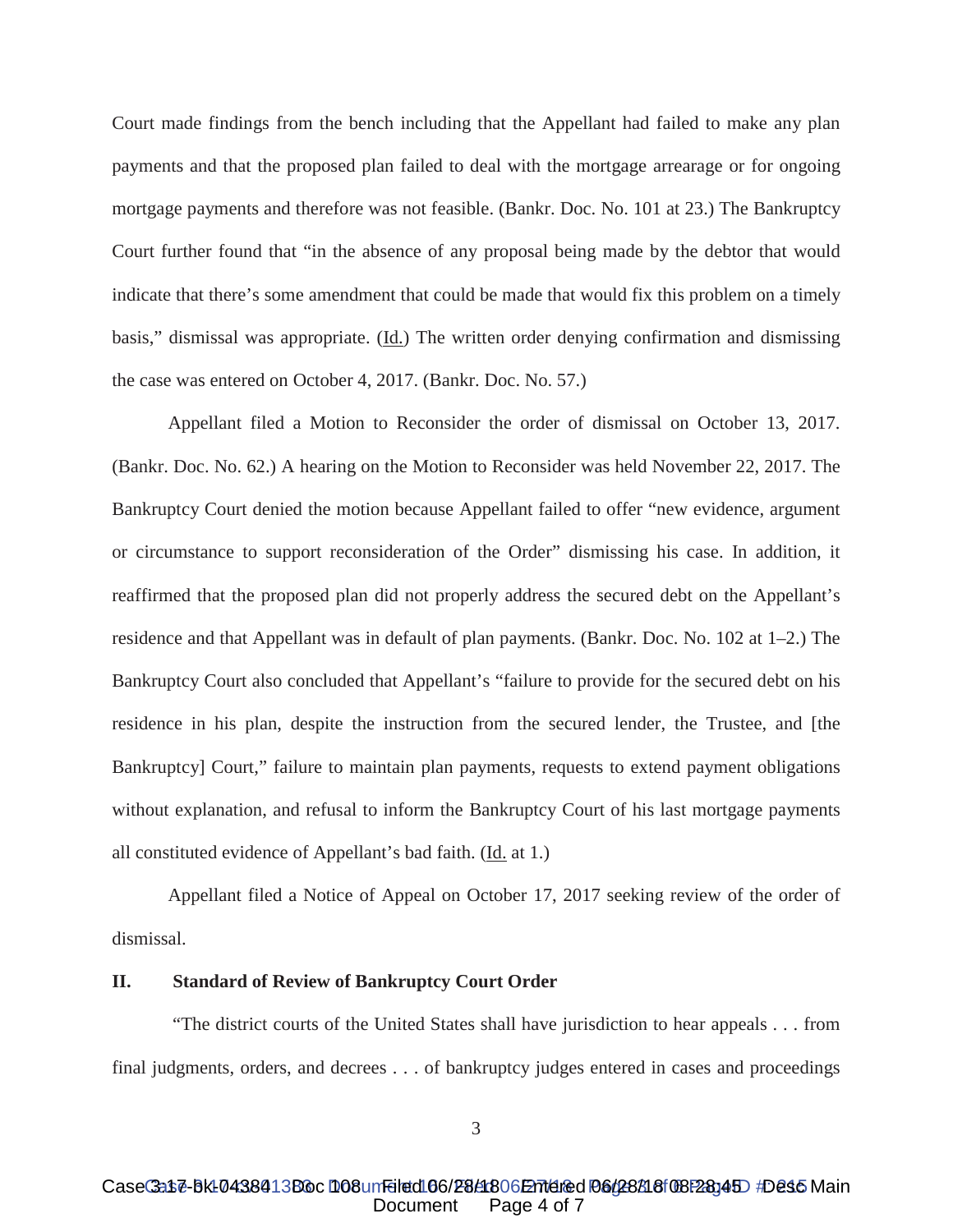referred to the bankruptcy judges under section 157 of this title." 28 U.S.C. § 158(a). An order denying confirmation with prejudice and dismissing the case is an immediately appealable final order. See Bullard v. Blue Hills Bank, 135 S. Ct. 1686, 1692–93 (2015) (distinguishing between dismissal with and without leave to amend).

On appeal, the district court reviews the bankruptcy court's findings of fact for clear error and its conclusions of law *de novo*. MNBA America Bank, N.A. v. Meoli (In re Wells), 561 F.3d 633, 634 (6th Cir. 2009); In re Rembert, 141 F.3d 277, 280 (6th Cir. 1998); see also Cluxton v. Fifth Third Bank (In re Cluxton), 327 B.R. 612, 613 (B.A.P. 6th Cir. 2005) ("The determination whether a plan provision violates the Bankruptcy Code is a legal conclusion reviewed *de novo*.").

#### **III. Issues on Appeal**

In his Statement of Issues on appeal, Appellant identifies two "issues":

1. There has been no rebuttal signed under penalty of perjury to Consumer/Administrator's declarations.

2. Select Portfolio Servicing, Inc. and/or its agents and assigns are debt collectors according to the [FDCPA].

(Doc. No. 9 at 2.)

In his Brief , Appellant identifies the issues as follows:

Whether the Bankruptcy Court erred in allowing Select Portfolio Servicing, Inc. to enter this matter as a creditor without IRS Form 410 signed under penalty of perjury.

Whether the Bankruptcy Court erred in allowing Select Portfolio Servicing, Inc. to present hearsay evidence and testimony.

(Doc. No. 12 at 4.)

## **IV. Analysis**

While a party objecting to confirmation bears the burden of producing evidence in support of denial of confirmation, the debtor has the ultimate burden to prove compliance with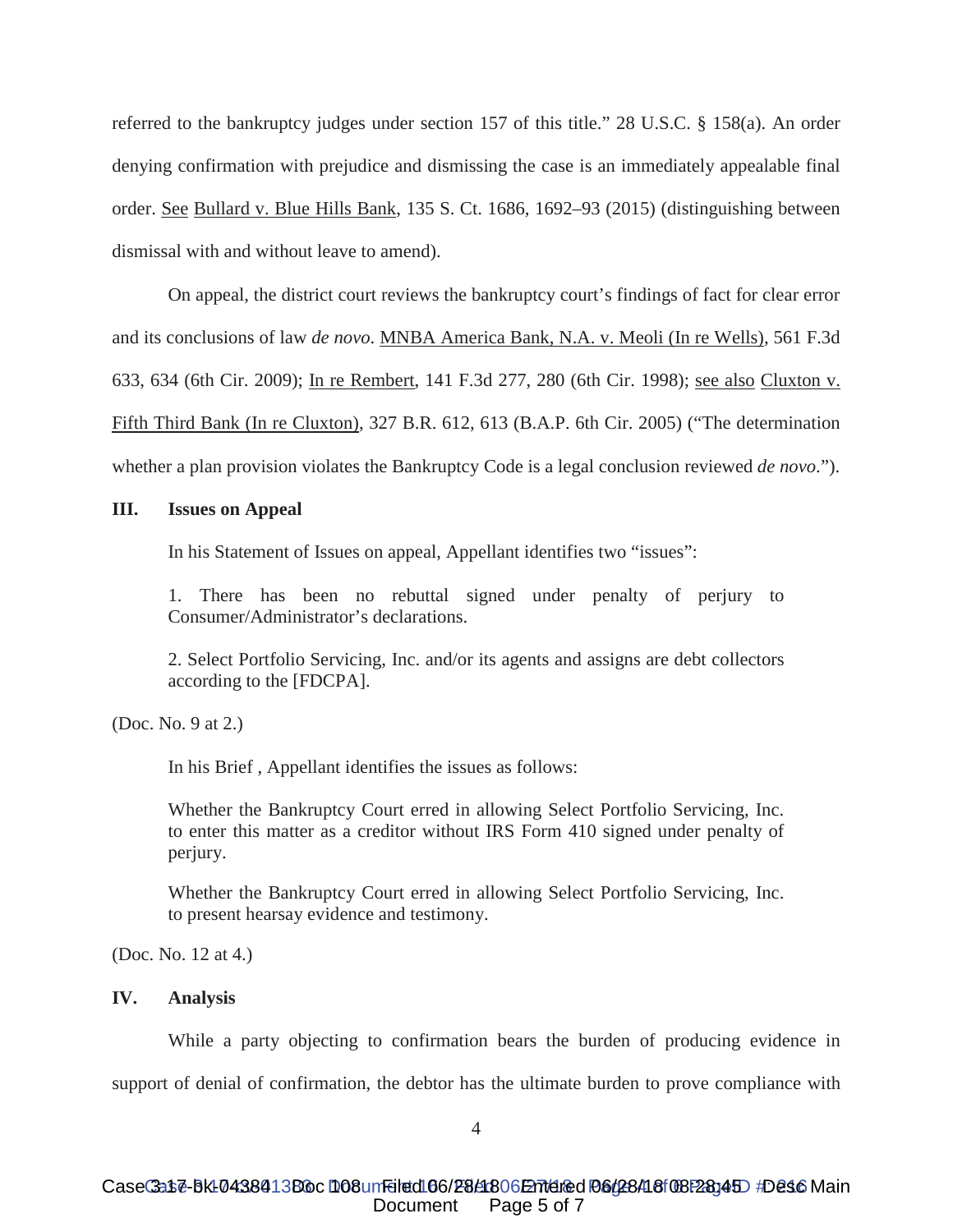11 U.S.C. § 1325. As particularly relevant here, subsection 1325(a)(5) pertains to the treatment of secured claims as set forth in § 1325(a)(5); subsection (a)(6) requires that the debtor be able to make all payments under the plan and otherwise comply with the plan. Although SPS failed to present to the Bankruptcy Court actual evidence of its claim and the amount thereof, Appellant acknowledged a debt to SPS and identified the "type" as "Deed of Trust" in his Amended Schedule E/F. (Bankr. Doc. No. 36 at 2.) He does not actually dispute the debt except to claim that he is a "Consumer/Administrator" under the FDCPA and not a "Debtor" (Bankr. Doc. Nos. 32 ¶ 5, 46 ¶ 5) and to insist that Rubin Lublin TN, PLLC and SPS are "debt collectors" under the FDCPA, rather than creditors. He admitted at the confirmation hearing that there was an outstanding mortgage on the Property but refused to answer direct questions about when he had last made payments on the mortgage and whether it was paid off. (See, e.g., Doc. No. 101 at 13 ("THE COURT: So I ask you again, do you know approximately when was the last time you made any mortgage payments? MR. FARIA: I do not – under my – from what I know, it might have been discharged, form what – for all I know.").) When asked what his intention was and whether he planned to live in his residence for free, going forward, without paying anything to the mortgage holder, the Appellant responded only that he was "waiting for the true creditor to come forward so we can make arrangements." (Bankr. Doc. No. 101 at 16.)

The Court finds, under these circumstances, that the Bankruptcy Court did not err in determining that Appellant had not adequately explained why his proposed plan did not take the mortgage on his residence into account, as required by  $\S$  1325(a)(5). The Court noted that the question of whether the precise terms offered by counsel for the mortgage holder were correct "is not really critical to a determination of the motion to dismiss, because the current plan provides for nothing." (Bankr. Doc. No. 101 at 23.) In addition, the Bankruptcy Court did not err in